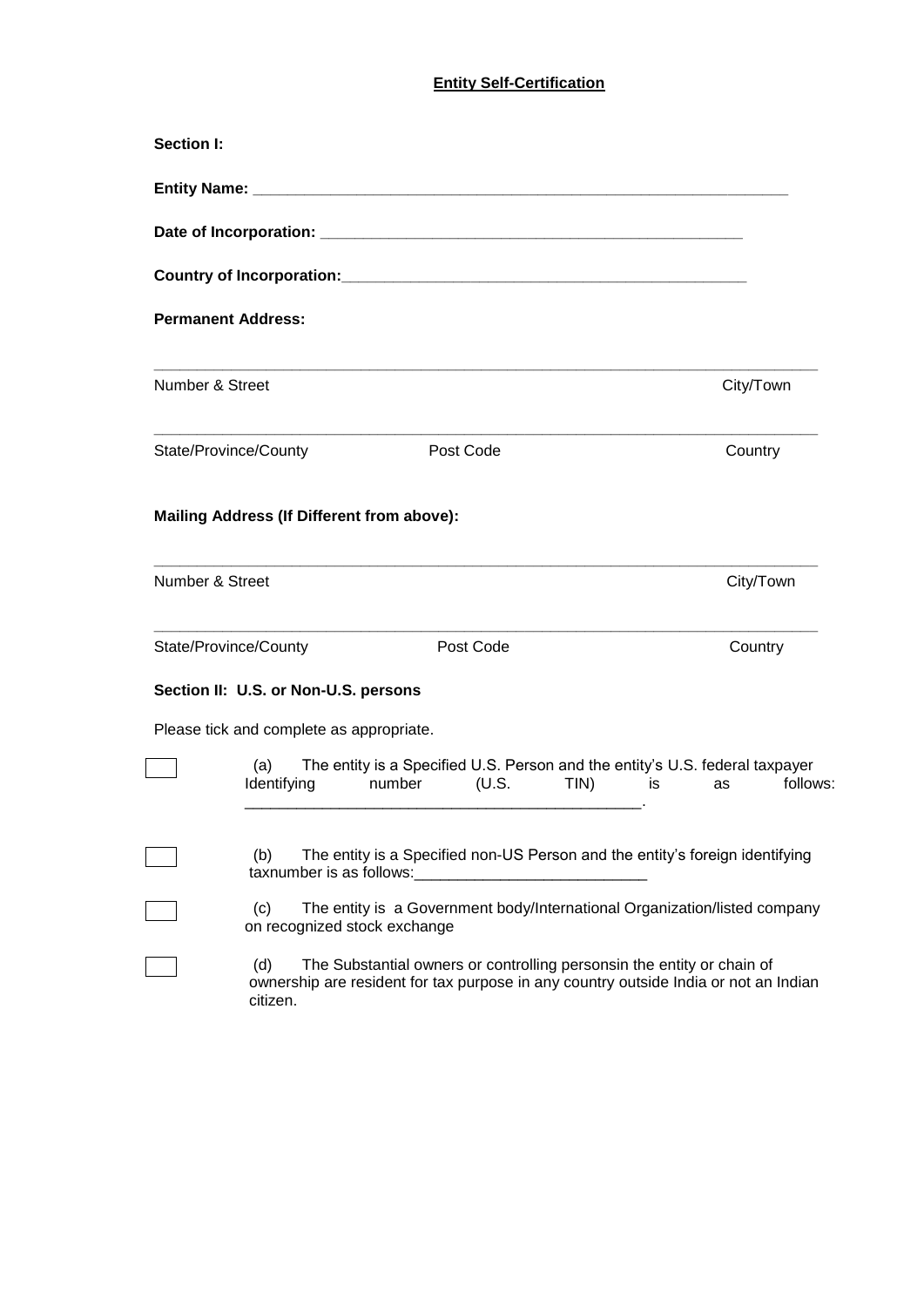## **Section III: FATCA & CRS Declaration of Tax Residency**

1. Is the "Entity" a Tax resident of any other country other than India

| Country/Countries of<br>Residence | <b>Tax Reference</b><br><b>Number Type</b> | Tax Reference Number |
|-----------------------------------|--------------------------------------------|----------------------|
|                                   |                                            |                      |
|                                   |                                            |                      |
|                                   |                                            |                      |
|                                   |                                            |                      |

**\***In case Tax Identification/reference Number is not available, kindly provide its functional equivalent.

\*\*In case Tax Identification/reference Number or its functional equivalent is not available, please provide Company Identification number or Global Entity Identification Number or GIIN, etc.

### **Section IV: Entity FATCA & CRS Classification**

- If you are a *Registered Financial Institution***,** please tick one of the below categories, and provide your FATCA GIIN a below:
- (a) \_\_\_\_\_\_ Registered Deemed Compliant Foreign Financial Institution
- (b) \_\_\_\_\_\_\_Participating Foreign Financial Institution

\_\_\_\_\_\_\_\_\_\_\_\_\_\_\_\_\_\_\_\_\_\_\_\_\_\_\_\_\_\_\_\_\_\_\_\_\_\_\_\_\_\_

- Please provide your Global Intermediary Identification number (GIIN):
- If you are a **Financial Institution but unable to provide a GIIN**, please tick one of the below reasons:
- (a) \_\_\_\_\_\_\_The Entity is a Financial Institution and has not yet obtained a GIIN but intends to do so, if required.
- (b) \_\_\_\_\_\_\_The Entity is a Sponsored Financial Institution and has not yet obtained a GIIN but is sponsored by another entity that has registered as a Sponsoring Entity. Please provide the Sponsoring Entity's name and GIIN.

Sponsoring Entity's Name:

Sponsoring Entity's GIIN:

(c) \_\_\_\_\_\_The Entity is a Trustee Documented Trust. Please provide your Trustee's name and GIIN.

Trustee's Name: \_\_\_\_\_\_\_\_\_\_\_\_\_\_\_\_\_\_\_\_\_\_\_\_\_\_\_\_\_\_\_\_\_\_

Trustee's GIIN: \_\_\_\_\_\_\_\_\_\_\_\_\_\_\_\_\_\_\_\_\_\_\_\_\_\_\_\_\_\_\_\_\_\_\_

(d) \_\_\_\_\_ The Entity is a Certified Deemed Compliant, or otherwise Non-Reporting, Foreign Financial Institution (including a Foreign Financial Institution deemed compliant under Annex II of an IGA, except for a Trustee Documented Trust or Sponsored Financial Institution). The exemption: indicate the exemption: the exemption: \_\_\_\_\_\_\_\_\_\_\_\_\_\_\_\_\_\_\_\_\_\_\_\_\_\_\_\_\_\_\_\_\_\_\_\_\_\_\_\_\_\_\_\_\_\_\_\_\_\_\_\_\_\_\_\_\_\_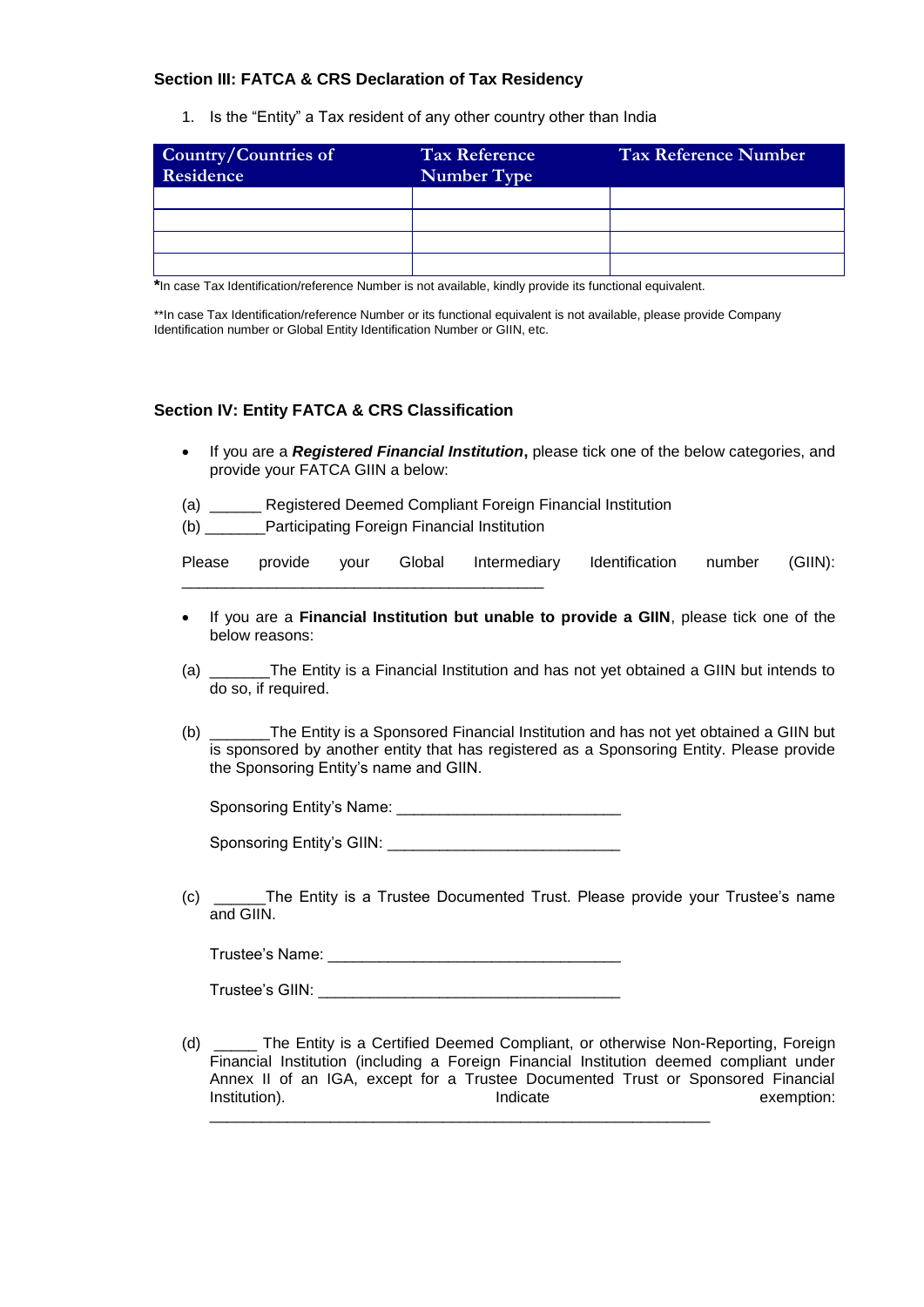- (e) \_\_\_\_\_The Entity is an Excepted Foreign Financial Institution. Indicate exemption:
- (f) \_\_\_\_\_The Entity is a Non-Participating Foreign Financial Institution
- (g) \_\_\_\_\_\_ The Entity is a US Financial Institution

\_\_\_\_\_\_\_\_\_\_\_\_\_\_\_\_\_\_\_\_\_\_\_\_\_\_\_\_\_\_\_\_\_\_\_

\_\_\_\_\_\_\_\_\_\_\_\_\_\_\_\_\_\_\_\_\_\_\_\_\_\_\_\_\_\_\_\_\_\_\_\_

- (h) \_\_\_\_\_ The Entity is an Owner-Documented FI with specified US owners
- If you are not a Foreign Financial Institution, please confirm the Entity's FATCA & CRS status below:
- (a) The Entity is an **Exempt Beneficial Owner** Indicate status:
- (b) \_\_\_\_ The Entity is an **Active Non-Financial Foreign Entity** (including an Excepted NFFE)
- (c) \_\_\_\_**Direct Reporting Non-Financial Foreign Entity** (Choose this if any entity has registered itself for direct reporting for FATCA)
- (d) \_\_\_\_The Entity is a **Passive Non-Financial Foreign Entity** (please complete table below providing details of **Controlling Persons,** if any)

| <b>Full</b><br>Name | DOB | Occupation<br>And<br>Occupation<br>Type | $ $ Full<br>Residence<br><b>Address</b> | Details of<br>controlling<br>person's<br>beneficial<br>interest* | Country(ies) of Tax<br>tax residence | Reference<br>Type and<br><b>Number</b> |
|---------------------|-----|-----------------------------------------|-----------------------------------------|------------------------------------------------------------------|--------------------------------------|----------------------------------------|
|                     |     |                                         |                                         |                                                                  |                                      |                                        |
|                     |     |                                         |                                         |                                                                  |                                      |                                        |
|                     |     |                                         |                                         |                                                                  |                                      |                                        |
|                     |     |                                         |                                         |                                                                  |                                      |                                        |
|                     |     |                                         |                                         |                                                                  |                                      |                                        |

**\*Natural persons that are Controlling Persons should also complete the Individual Self-Certification**

#### **Section V: Declaration**

I declare that the information provided on this form is to the best of my knowledge and belief, accurate and complete.

I agree to notify *[insert name of financial institution]* immediately in the event the information in the self-certification changes.

Signed by (please print name): \_\_\_\_\_\_\_\_\_\_\_\_\_\_\_\_\_\_\_\_\_\_\_\_\_

On behalf of (organisation name): \_\_\_\_\_\_\_\_\_\_\_\_\_\_\_\_\_\_\_\_\_\_\_\_\_

Position (in organisation): \_\_\_\_\_\_\_\_\_\_\_\_\_\_\_\_\_\_\_\_\_\_\_\_\_

| Signature: |  |
|------------|--|
|            |  |

Date: \_\_\_\_\_\_\_\_\_\_\_\_\_\_\_\_\_\_\_\_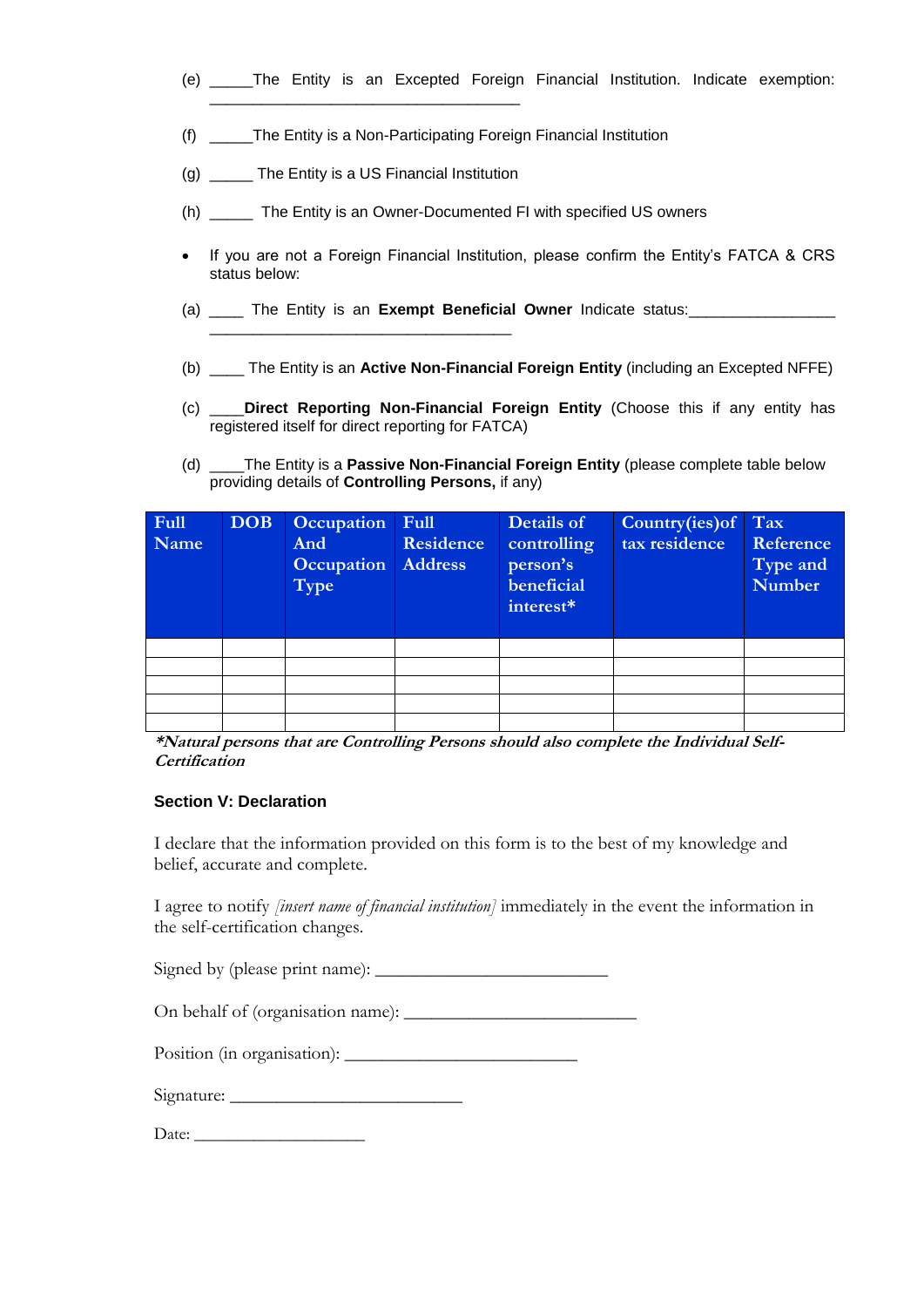The term "Tax Regulations" refers to regulations created to enable automatic exchange of information and include FATCA, various Agreements to Improve International Tax Compliance entered into between Indiaand OECD Common Reporting Standard for Automatic Exchange of Financial Account Information. (Section 285BA of the Indian Income Tax Act, 1961 and Rules 114F, 114G & 114 H of the Income Tax (11<sup>th</sup>) Amendment) Rules, 2015.

<sup>1</sup>A Passive Non-Financial Entity will be required to submit individual tax residence self-certifications for each of its Controlling Persons

<sup>2</sup>Means the natural persons who exercise control over an Entity. For companies and similar legal persons, it depends on the ownership structure of the company and will include any person owning 25% or more of the company (or legal person). For trusts and other similar legal arrangements, it will include the settlor, the trustee(s), the protector (if any), the beneficiaries, and any other natural person exercising ultimate effective control over the trust.

#### **Instructions for completion**

The Central Board of Direct Taxes has notified Rules 114F to 114H, as part of the Income-tax Rules, 1962, which require Indian financial institutions to seek additional personal, tax and beneficial owner information and certain certifications and documentation from all our account holders. In relevant cases, information will have to be reported to tax authorities/ appointed agencies.

Towards compliance, we may also be required to provide information to any institutions such as withholding agents for the purpose of ensuring appropriate withholding from the account or any proceeds in relation thereto.

Please note that you may receive more than one request for information if you have multiple relationships with us or our group entities. Therefore, it is important that you respond to our request, even if you believe you have already supplied any previously requested information.

If you have any questions about how to complete this form, please contact your tax advisor.

| <b>Active Non-Financial Entity</b> | Means any Non-Financial Foreign Entity that meets any of the criteria indicated below:           |
|------------------------------------|--------------------------------------------------------------------------------------------------|
|                                    | (i) less than fifty per cent of the entity's gross income for the preceding financial year is    |
|                                    | passive income and less than fifty per cent of the assetsheld by the entity during the           |
|                                    | preceding financial year are assets that produce                                                 |
|                                    | or are held for the production of passive income; or (ii) the stock of the entity is regularly   |
|                                    | traded on an established securities marketor the non-financial entity is a related entity of     |
|                                    | an entity, the stock of whichis regularly traded on an established securities market.            |
|                                    | Explanation.- For the purpose of this sub-clause, an established securities market               |
|                                    | means an exchange that is recognised and supervised by aGovernmental authority in                |
|                                    | which the securities market is located and thathas a meaningful annual value of shares           |
|                                    | traded on the exchange; (iii) the entity is a Governmental entity, an International              |
|                                    | Organization, a CentralBank, or an entity wholly owned by one or more of these entities;         |
|                                    | oriv) substantially all of the activities of the entity consist of holding (in whole or          |
|                                    | in part) the outstanding stock of, or providing financing and services to, one or more           |
|                                    | subsidiaries that engage in trades or businesses other than the                                  |
|                                    | business of a financial institution:                                                             |
|                                    | Provided that an entity shall not qualify for this status if it functions as an investment       |
|                                    | fund, such as a private equity fund, venture capital fund, leveraged buyout fund, or any         |
|                                    | investment vehicle whose purpose is toacquire or fund companies and then hold                    |
|                                    | interests in those companies ascapital assets for investment purposes; $or(v)$ the entity is     |
|                                    | not yet operating a business and has no prior operating history, but is investing capital        |
|                                    | into assets with the intent to operate a business otherthan that of a financial institution,     |
|                                    | provided that the entity shall not qualify for this exception after the date that is twenty four |
|                                    | months after the date of the initial organisation of the entity; or                              |
|                                    | (vi) the entity was not a financial institution in the past five years, and is in the            |
|                                    | process of liquidating its assets or is reorganising with intent to continue or                  |
|                                    | recommence operations in a business other than that of a financial                               |
|                                    | institution; or (vii) the entity primarily engages in financing and hedging transactions         |

#### **Definitions**

.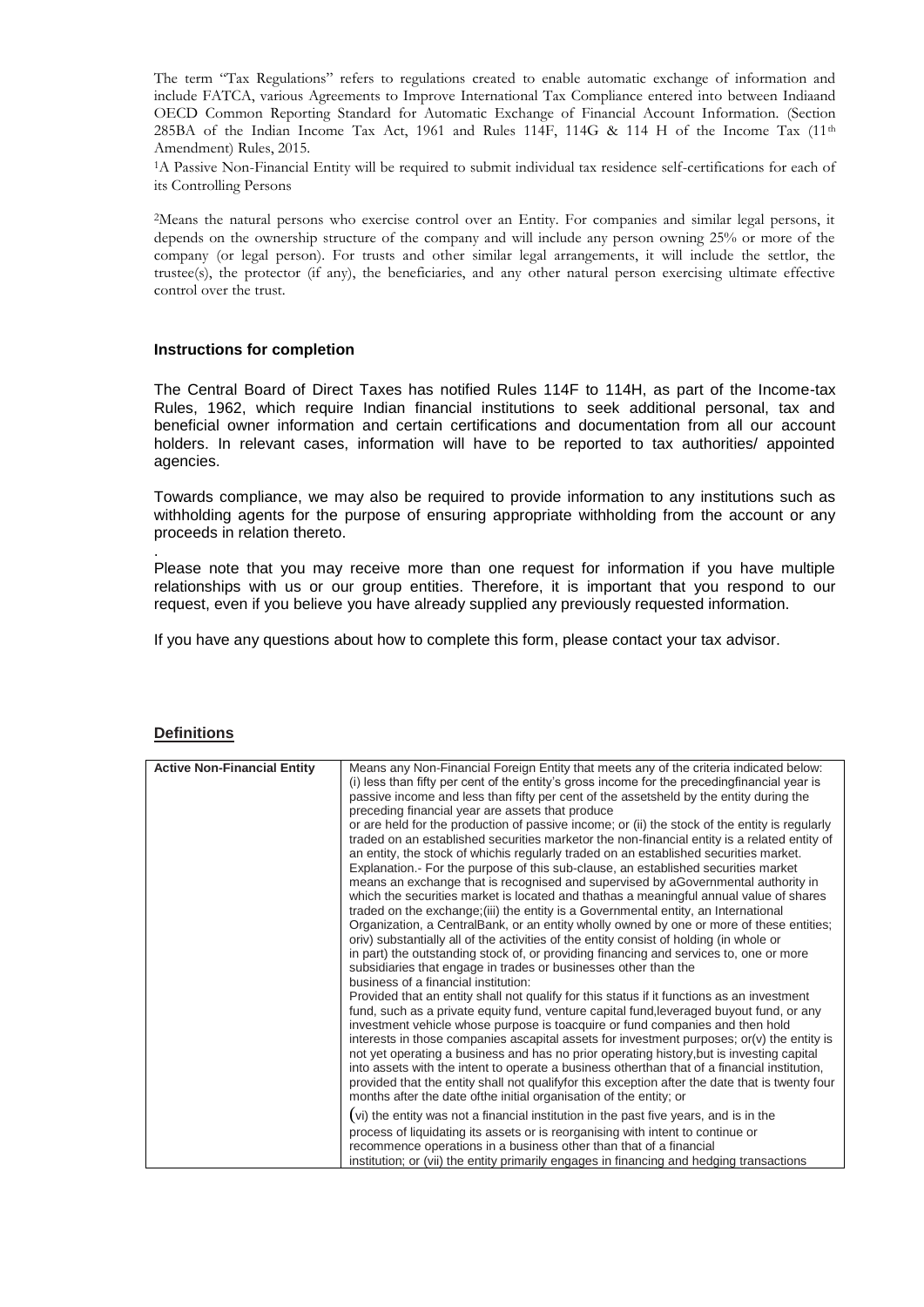|                                   | with, orfor, related entities which are not financial institutions, and does notprovide                                                                                                      |
|-----------------------------------|----------------------------------------------------------------------------------------------------------------------------------------------------------------------------------------------|
|                                   | financing or hedging services to any entity which is not a relatedentity, provided that the                                                                                                  |
|                                   | group of any such related entities is primarilyengaged in a business other than that of a<br>financial institution; or (viii) the entity fulfils all of the following requirements, namely:- |
|                                   | (a) it is established and operated in India exclusively for religious, charitable, scientific,                                                                                               |
|                                   | artistic, cultural, athletic, or educational purposes; or it is established and operated in                                                                                                  |
|                                   | India and it is a professionalorganisation, business league, chamber of commerce,                                                                                                            |
|                                   | labourorganisation, agricultural or horticultural organisation, civic league or                                                                                                              |
|                                   | an organisation operated exclusively for the promotion of social                                                                                                                             |
|                                   | welfare; (b) it is exempt from income-tax in India; (c) it has no shareholders or members<br>who have a proprietary or beneficialinterest in its income or assets; (d) the applicable        |
|                                   | laws of the entity's country or territory of residence orthe entity's formation documents                                                                                                    |
|                                   | do not permit any income or assets of the entity to be distributed to, or applied for the                                                                                                    |
|                                   | benefit of, a private person or non-charitable entity other than pursuant to the conduct of                                                                                                  |
|                                   | theentity's charitable activities, or as payment of reasonable compensationfor services                                                                                                      |
|                                   | rendered, or as payment representing the fair market value of property which the entity<br>has purchased; and(e) the applicable laws of the entity's country or territory of residence       |
|                                   | orthe entity's formation documents require that, upon the entity's liquidation or                                                                                                            |
|                                   | dissolution, all of its assets must be distributed to aGovernmental entity or other non-                                                                                                     |
|                                   | profit organization, or escheat to the Government of the entity's country or territory of                                                                                                    |
|                                   | residence or anypolitical sub-division thereof.                                                                                                                                              |
|                                   | Explanation.- For the purpose of this sub-clause, the following shall be<br>treated as fulfilling the criteria provided in the said sub-clause, namely:-                                     |
|                                   | (I) an Investor Protection Fund referred to in clause (23EA);                                                                                                                                |
|                                   | (II) a Credit Guarantee Fund Trust for Small Industries referred to in                                                                                                                       |
|                                   | clause 23EB; and                                                                                                                                                                             |
|                                   | (III) an Investor Protection Fund referred to in clause (23EC),<br>of section 10 of the Act;                                                                                                 |
| <b>Controlling Person</b>         | means the natural person who exercises control over an                                                                                                                                       |
|                                   | entity and includes a beneficial owner as determined under sub-rule (3) of rule 9                                                                                                            |
|                                   | of the Prevention of Money-laundering (Maintenance of Records) Rules, 2005.                                                                                                                  |
|                                   | In the case of a trust, the controlling person means the settlor,<br>the trustees, the protector (if any), the beneficiaries or class of beneficiaries, and                                  |
|                                   | any other natural person exercising ultimate effective control over the trust, and                                                                                                           |
|                                   | in the case of a legal arrangement other than a trust, the said expression means                                                                                                             |
|                                   | the person in equivalent or similar position;                                                                                                                                                |
| <b>Deemed Compliant</b>           | A Financial Institution that is one of the following: (A) Financial Institution with a Local                                                                                                 |
| <b>Financial Institution</b>      | Client Base, (B) Local Bank, (C) Financial Institution with Only Low-<br>Value Accounts, (D) Sponsored Investment Entity and Controlled Foreign Corporation,                                 |
|                                   | (E) Sponsored, Closely Held Investment Vehicle, (F) Restricted Fund,                                                                                                                         |
|                                   | (G) Non Profit Organisations, (H) Limited Life Debt Investment Entities, (I) Non-reporting                                                                                                   |
|                                   | members of a group of related participating financial institutions,                                                                                                                          |
|                                   | (J) Qualified credit card issuers, (K) An Investment Entity established in India that is                                                                                                     |
|                                   | regulated as a collective investment vehicle, provided that all of the<br>interests in the collective investment vehicle are held by or through one or more exempt                           |
|                                   | beneficial owners, or (L) Special Rules Applying to Investment Entities.                                                                                                                     |
|                                   | Please refer to Annex II of the Intergovernmental Agreement between the United states                                                                                                        |
|                                   | of American and India for more details.                                                                                                                                                      |
| <b>Exempt Beneficial</b><br>Owner | An Entity that is one of the following: (A) Central Bank, (B) International Organisation,<br>(C) Retirement, (D) Investment Entity Wholly Owned by Exempt Beneficial Owners,                 |
|                                   | (E) Government Entity. Please find a full definition of Exempt Beneficial Owners in                                                                                                          |
|                                   | paragraph II of Annex II of the Intergovernmental Agreement                                                                                                                                  |
|                                   | between the United States of American and India.                                                                                                                                             |
| <b>Financial Institution</b>      | A Custodial Institution, a Depository Institution, an Investment Entity, or a Specified                                                                                                      |
|                                   | Insurance Company as defined u/114F(3) of Income-tax (11th Amendment) Rules,<br>2015.                                                                                                        |
| <b>Global Intermediary</b>        | GIIN means the Global Intermediary Identification Number which is a                                                                                                                          |
| <b>Identification Number</b>      | 19-character identification number in the format                                                                                                                                             |
|                                   | XXXXXX.XXXX.XX.XXX assigned to the reporting entity by USA                                                                                                                                   |
| Intergovernmental<br>Agreement    | The Intergovernmental Agreement between the United States of America and India and<br>information about it can be found by searching "FATCA" on the income tax website:                      |
| <b>Non-Participating</b>          | means a financial institution defined inclause (r) of Article 1 of the agreement between                                                                                                     |
| <b>Financial Institution</b>      | the Government of the Republic of Indiaand the Government of the United States of                                                                                                            |
|                                   | America to improve international taxcompliance and to implement Foreign Account Tax                                                                                                          |
|                                   | Compliance Act of the United States                                                                                                                                                          |
|                                   | of America (herein after referred to as the FATCA agreement), but does not include,-<br>(a) an Indian financial institution; or                                                              |
|                                   | (b) other jurisdiction, being a jurisdiction that has in effect an agreement with the                                                                                                        |
|                                   | United States of America to facilitate the implementation of Foreign Account                                                                                                                 |
|                                   | Tax Compliance Act (herein after referred to as other partner jurisdiction),                                                                                                                 |
|                                   | financial institution,                                                                                                                                                                       |
|                                   | other than a financial institution treated as a non-participating financial institution<br>pursuant to sub-paragraph (b) of paragraph 2 of Article 5 of the FATCA agreement                  |
|                                   | or the corresponding provision in an agreement between the United States of                                                                                                                  |
|                                   | America and other partner jurisdiction;                                                                                                                                                      |
| <b>Passive Non-Financial</b>      | means,-                                                                                                                                                                                      |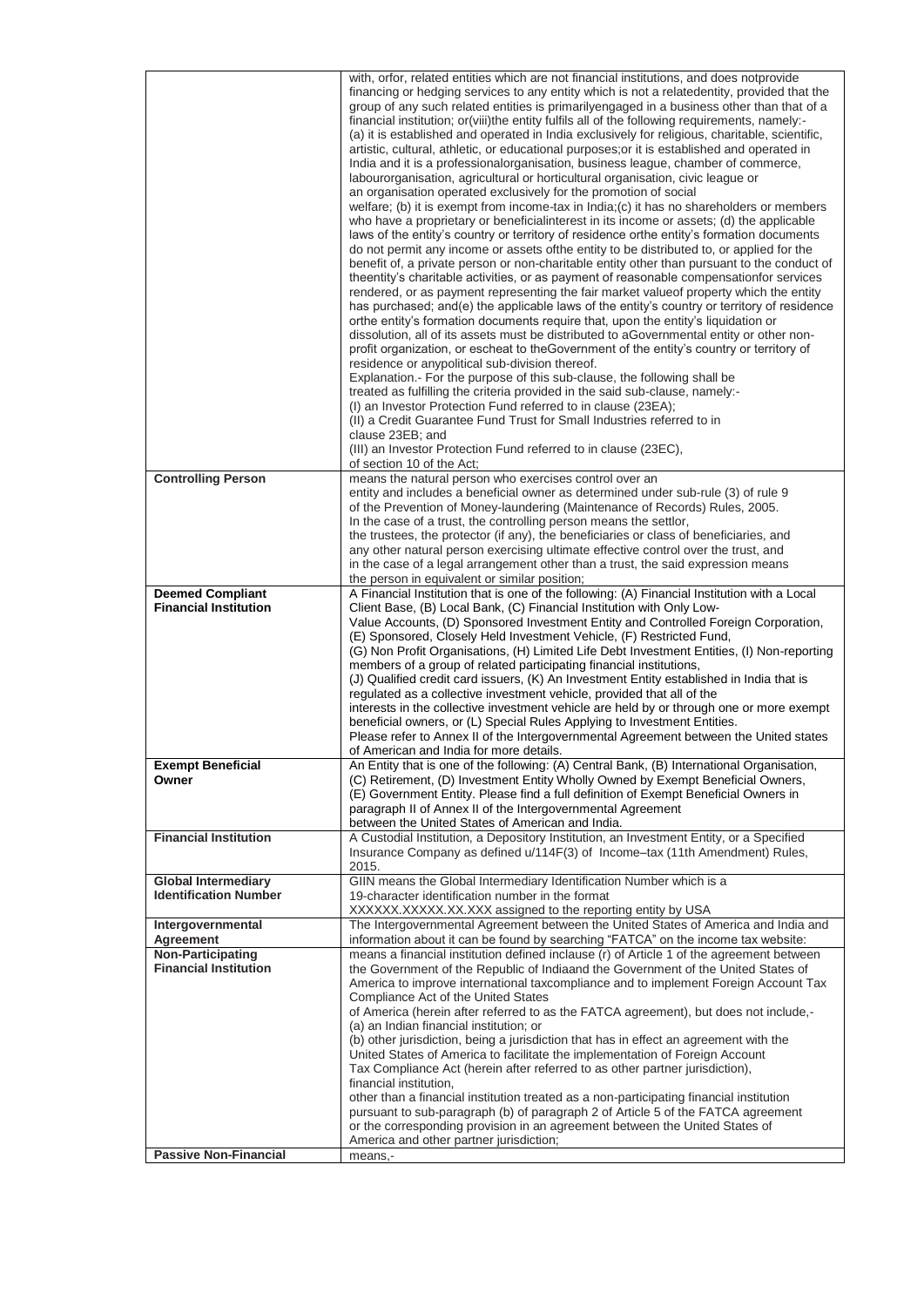| <b>Entity</b>                  | (i) any non-financial entity which is not an active non-financial entity; or                                                                          |
|--------------------------------|-------------------------------------------------------------------------------------------------------------------------------------------------------|
|                                | (ii) an investment entity described in sub-clause (B) of clause (c) of the                                                                            |
|                                | Explanation to clause (3); or                                                                                                                         |
|                                | (iii) a withholding foreign partnership or withholding foreign trust.                                                                                 |
| <b>Non-Reporting Financial</b> | means any financial institution that is,-                                                                                                             |
| <b>Institution</b>             | (a) a Governmental entity, International Organisation or Central Bank, other than                                                                     |
|                                | with respect to a payment that is derived from an obligation held in connection                                                                       |
|                                | with a commercial financial activity of a type engaged in by a specified                                                                              |
|                                | insurance company, custodial institution, or depository institution;                                                                                  |
|                                | (b) a Treaty Qualified Retirement Fund; a Broad Participation Retirement Fund; a                                                                      |
|                                | Narrow Participation Retirement Fund; or a Pension Fund of a Governmental                                                                             |
|                                | entity, International Organization or Central Bank;                                                                                                   |
|                                | (c) a non-public fund of the armed forces, Employees' State Insurance Fund, a                                                                         |
|                                | gratuity fund or a provident fund;                                                                                                                    |
|                                | (d) an entity that is an Indian financial institution only because it is an investment                                                                |
|                                | entity, provided that each direct holder of an equity interest in the entity is a                                                                     |
|                                | financial institution referred to in sub-clauses (a) to (c), and each direct holder of                                                                |
|                                | a debt interest in such entity is either a depository institution (with respect to a                                                                  |
|                                | loan made to such entity) or a financial institution referred to in sub-clauses (a)                                                                   |
|                                | to $(c)$ ;                                                                                                                                            |
|                                | (e) a qualified credit card issuer;                                                                                                                   |
|                                | (f) an investment entity established in India that is a financial institution only<br>because it,-                                                    |
|                                | (I) renders investment advice to, and acts on behalf of; or                                                                                           |
|                                | (II) manages portfolios for, and acts on behalf of; or                                                                                                |
|                                | (III) executes trades on behalf of,                                                                                                                   |
|                                | a customer for the purposes of investing, managing, or administering funds or                                                                         |
|                                | securities deposited in the name of the customer with a financial institution other                                                                   |
|                                | than a non-participating financial institution;                                                                                                       |
|                                | (g) an exempt collective investment vehicle;                                                                                                          |
|                                | (h) a trust established under any law for the time being in force to the extent that the                                                              |
|                                | trustee of the trust is a reporting financial institution and reports all information                                                                 |
|                                | required to be reported under rule 114G with respect to all reportable accounts                                                                       |
|                                | of the trust:                                                                                                                                         |
|                                | (i) a financial institution with a local client base;                                                                                                 |
|                                | (j) a local bank;                                                                                                                                     |
|                                | (k) a financial institution with only low-value accounts;                                                                                             |
|                                | (I) sponsored investment entity and controlled foreign corporation, in case of any                                                                    |
|                                | U.S. reportable account; or                                                                                                                           |
|                                | (m) sponsored closely held investment vehicle, in case of any U.S. reportable                                                                         |
|                                | account.                                                                                                                                              |
|                                | Explanation. - For the purpose of this clause,-                                                                                                       |
|                                | (A) "Governmental entity" means the Government of a country or territory, any                                                                         |
|                                | political subdivision of a country or territory (including a state, province,                                                                         |
|                                | county, or municipality), or any wholly owned agency or instrumentality or                                                                            |
|                                | controlled entity of a country or territory or of any one or more of the foregoing                                                                    |
|                                | (where each is also a "Governmental entity") and includes the integral parts,                                                                         |
|                                | controlled entities, and political subdivisions of such country or territory.                                                                         |
|                                | Explanation.- For the purpose of clause (A),-                                                                                                         |
|                                | (i) an "integral part" of a country or territory means any person, organisation,                                                                      |
|                                | agency, bureau, fund, instrumentality, or other body, by whatever name                                                                                |
|                                | called, that constitutes a governing authority of a country or territory and                                                                          |
|                                | the net earnings of the governing authority must be credited to its own                                                                               |
|                                | account or to other accounts of the country or territory, with no portion                                                                             |
|                                | inuring to the benefit of any private person:                                                                                                         |
|                                | Provided that an integral part does not include any individual who is a                                                                               |
|                                | sovereign, official, or administrator acting in a private or personal capacity:                                                                       |
|                                | Provided further that the income does not inure to the benefit of private                                                                             |
|                                | persons if such persons are the intended beneficiaries of a Governmental                                                                              |
|                                | programme, and the programme activities are performed for the general<br>public with respect to the common welfare or relate to the administration of |
|                                | a Department of Government:                                                                                                                           |
|                                | Provided also that income is considered to inure to the benefit of private                                                                            |
|                                | persons if the income is derived from the Governmental entity engaged in a                                                                            |
|                                | commercial business, such as a commercial banking business, which                                                                                     |
|                                | provides financial services to private persons;                                                                                                       |
|                                | (ii) a controlled entity means an entity that is separate in form from the country                                                                    |
|                                | or territory or that otherwise constitutes a separate juridical entity:                                                                               |
|                                | Provided that-                                                                                                                                        |
|                                | (a) the entity is wholly owned and controlled by one or more Governmental                                                                             |
|                                | entities directly or through one or more controlled entities;                                                                                         |
|                                | (b) the entity's net earnings are credited to its own account or to the                                                                               |
|                                | accounts of one or more Governmental entities, with no portion of its                                                                                 |
|                                | income inuring to the benefit of any private person; and                                                                                              |
|                                | (c) the entity's assets vest in one or more Governmental entities upon                                                                                |
|                                | dissolution:                                                                                                                                          |
|                                | Provided further that the income does not inure to the benefit of private                                                                             |